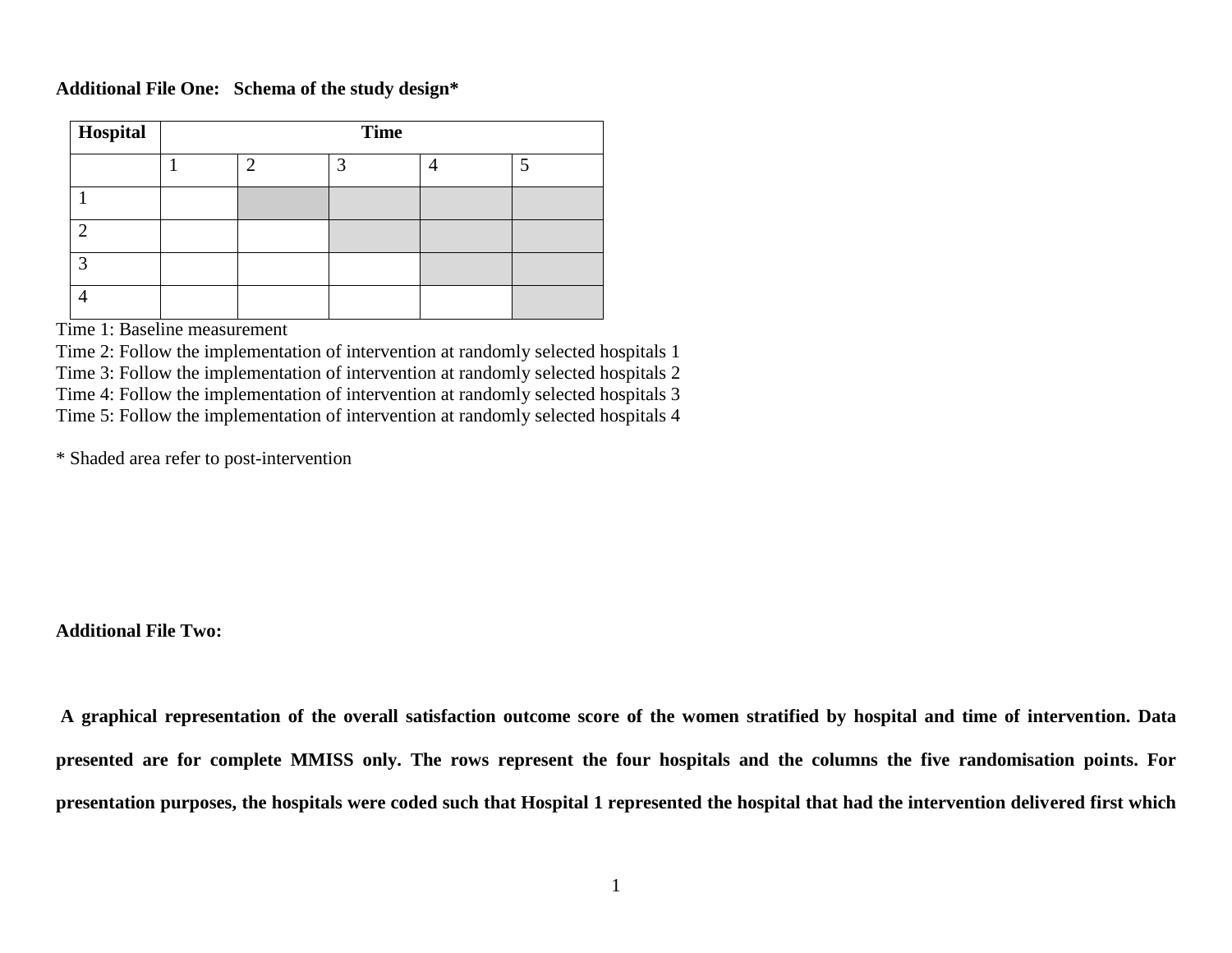**was "time 2" and so forth; "time 1" was the baseline. The title of each graph indicates the hospital and time point presented, for example, a title of 2,3 indicates that this represents the score distribution in Hospital 2 at time 3 (the first intervention period for this hospital).**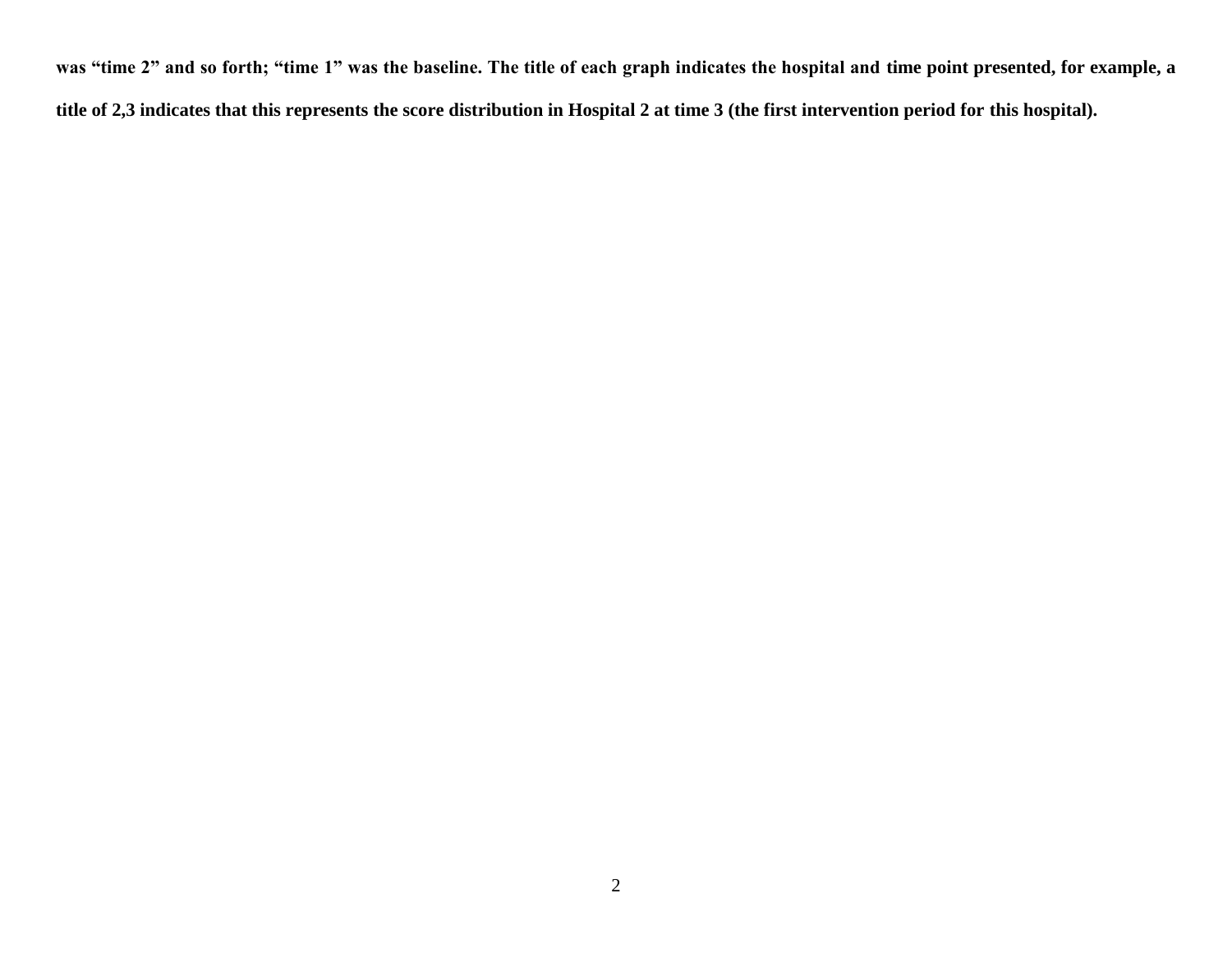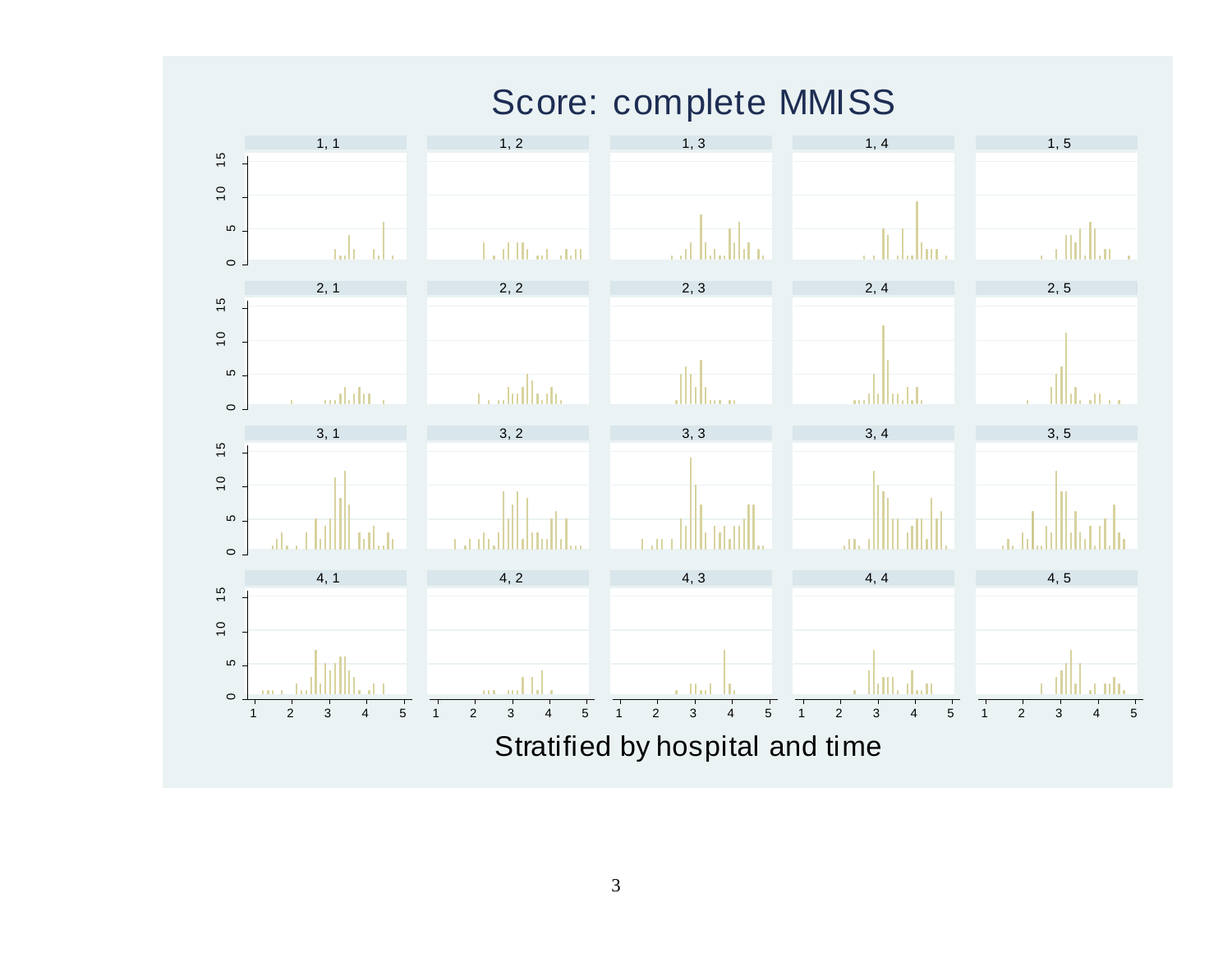## **Appendix:**



Figure 2 gives the distribution of the average score by treatment arm.

**Figure 1: Distribution of the average score by treatment arm (a) Control and (b) Intervention.**